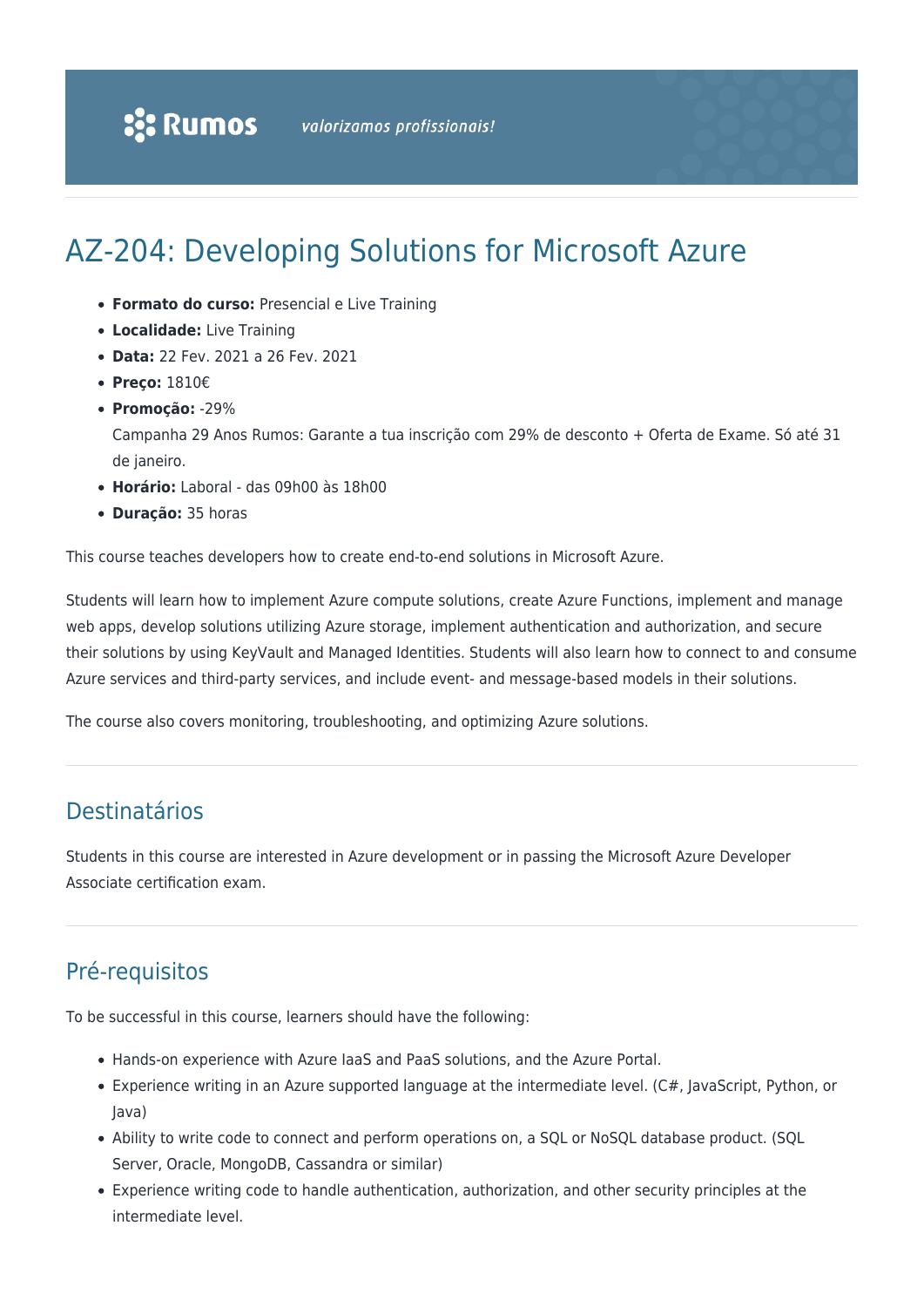A general understanding of HTML, the HTTP protocol and REST API interfaces.

If you are new to Azure and cloud computing consider one of the following course:

• Instructor-led course: [AZ-900: Azure Fundamentals](https://www.rumos.pt/curso/az-900-microsoft-azure-fundamentals-1-dia-presencial-com-live-training/)

### Programa

#### **Create Azure App Service web apps**

Learn how Azure App Service functions and how to create and update an app. Explore App Service authentication and authorization, configuring app settings, scale apps, and how to use deployment slots.

- Azure App Service core concepts
- Creating an Azure App Service Web App
- Configuring and Monitoring App Service apps
- Scaling App Service apps
- Azure App Service staging environments

#### **Implement Azure functions**

Learn how to create and deploy Azure Functions. Explore hosting options, bindings, triggers, and how to use Durable Functions to define stateful workflows.

- Azure Functions overview
- Developing Azure Functions
- Implement Durable Functions

#### **Develop solutions that use Blob storage**

Learn how to create Azure Blob storage resources, manage data through the blob storage lifecycle, and work with containers and items by using the Azure Blob storage client library V12 for .NET.

- Azure Blob storage core concepts
- Managing the Azure Blob storage lifecycle
- Working with Azure Blob storage

#### **Develop solutions that use Azure Cosmos DB**

Learn how to create Azure Cosmos DB resources with the appropriate consistency levels, choose and create a partition key, and perform data operations by using the .NET SDK V3 for Azure Cosmos DB.

- Azure Cosmos DB overview
- Azure Cosmos DB data structure
- Working with Azure Cosmos DB resources and data

#### **Implement infrastructure as a service solutions**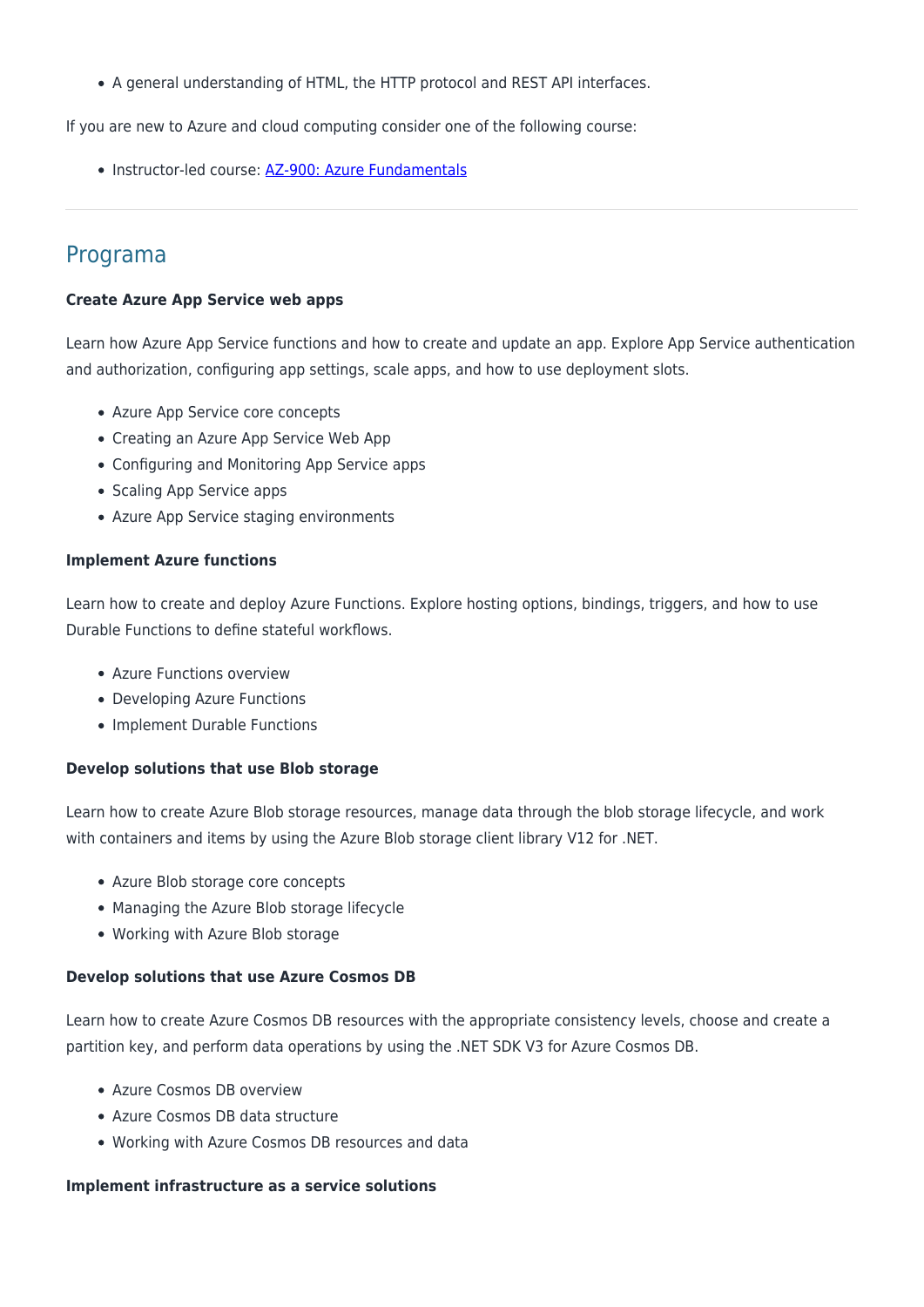Learn how to create and deploy virtual machine, deploy resources using Azure Resource Manager templates, and manage and deploy containers.

- Provisioning virtual machines in Azure
- Create and deploy Azure Resource Manager templates
- Manage container images in Azure Container Registry
- Run container images in Azure Container Instances

#### **Implement user authentication and authorization**

Learn how to implement authentication and authorization to resources by using the Microsoft identity platform, Microsoft Authentication Library, shared access signatures, and use Microsoft Graph.

- Microsoft Identity Platform
- Authentication using the Microsoft Authentication Library
- Implement shared access signatures
- Explore Microsoft Graph

#### **Implement secure cloud solutions**

Learn how to more securely deploy apps in Azure by using Azure Key Vault, managed identities, and Azure App Configuration.

- Implement Azure Key Vault
- Implement managed identities
- Implement Azure App Configuration

#### **Implement API Management**

Learn how the API Management service functions, how to transform and secure APIs, and how to create a backend API.

Explore API Management

#### **Develop event-based solutions**

Learn how to build applications with event-based architectures by integrating Azure Event Grid and Azure Event Hubs in to your solution.

- Explore Azure Event Grid
- Explore Azure Event Hubs

#### **Develop message-based solutions**

Learn how to build applications with message-based architectures by integrating Azure Service Bus and Azure Queue Storage in to your solution.

Discover Azure message queues